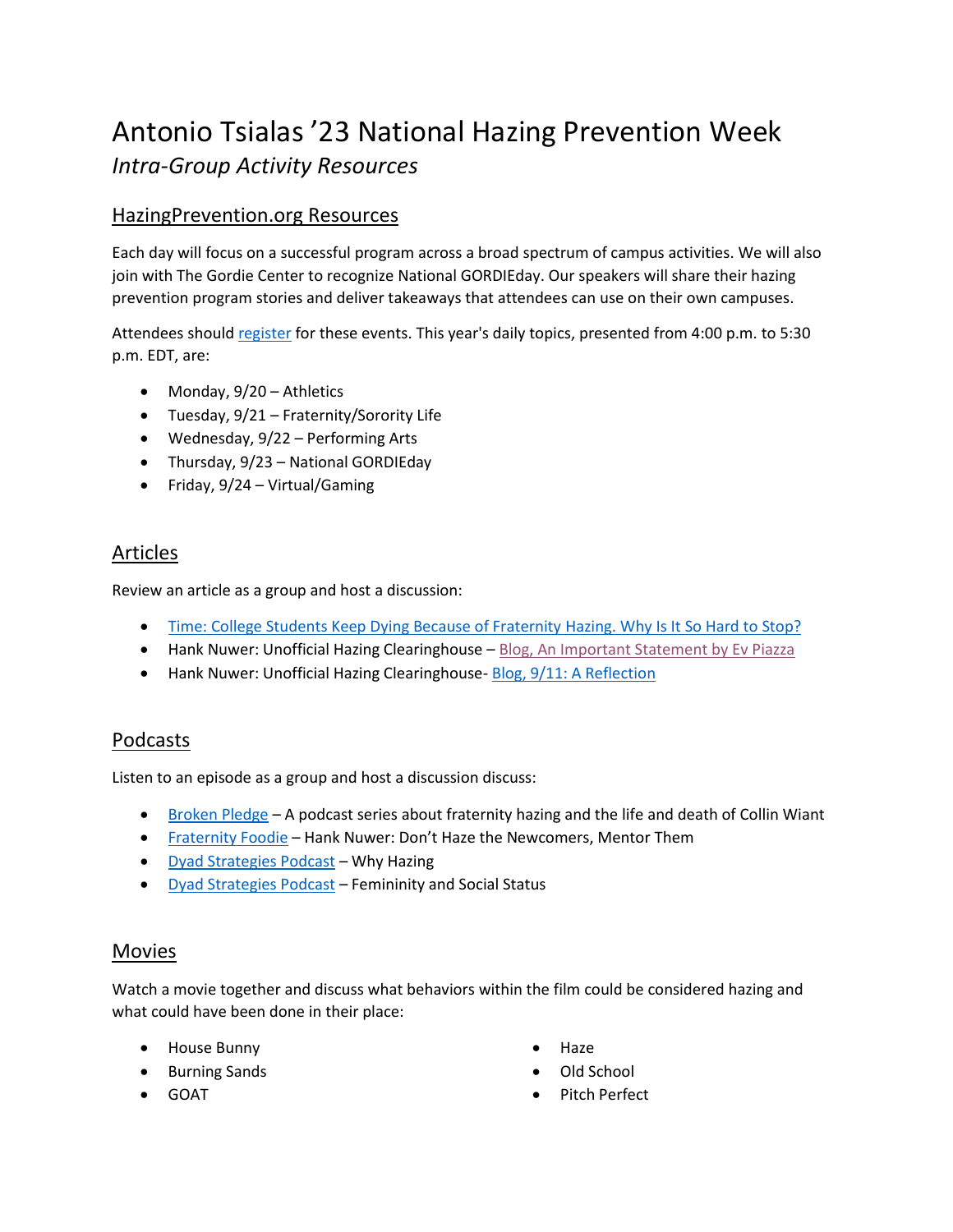- [Full Metal Jacket](https://www.youtube.com/watch?v=xc4VO4eyt4o)
- The Social Network
- The Perks of Being a Wallflower
- Jarhead
- Accepted
- Neighbors
- Mean Girls
- The Skulls

# StopHazing's Resources

#### **Discuss Integrity**

Review the definition of hazing with the group. Then review your organizational hazing prevention policy or statement. How does the way you currently educate and welcome new members correspond with the ideals of your organization? How can your group work to make those ideals more of a reality? (Any organization can always stand to improve on this). You can have group members get into small working groups and brainstorm activities that will help to accomplish the goals of your type of organization or team. For example, what are some non-hazing activities that would work to educate prospective members about community service? Scholarship? Leadership? Some suggestion include participating in non-competitive team-building activities like a low ropes course, planning a community service project for the entire organization to participate in, inviting a community leader to speak about leadership, etc.

#### **Forced Choice Discussion Builder**

The goal of this exercise is to have members make a choice about where they stand on issues related to hazing. Make five signs labeled as follows Strongly agree, Agree, No opinion, Disagree, Strongly disagree. Hang each sign at a different section of the room. Read a scenario that describes a hazing dilemma (you will have to create these ahead of time). For example, you might choose to describe some hazing scenarios, or myths and facts about hazing. Preface your description with a statement like "The following is NOT an example of hazing" or, "The following is a myth about hazing…" Next, the participants must respond to your statement by physically moving themselves to the section of the room near the sign that represents their opinion (i.e. they agree that it is not hazing, or they disagree and believe it is an example of hazing). Usually participants end up scattered about the room. The facilitator then asks each group to explain their thinking on the issue. Why did you agree or disagree?

#### **Hazing Self-Test**

Another way to promote awareness and initiate discussion about hazing is to create your own hazing facts self-test. You can use information on the web-site to create your own "quiz" which tests participants' knowledge about hazing. Since most people are not well-informed about hazing, the laws and myths/facts, this exercise usually prompts lots of discussion.

# **Alcohol & Hazing: Examining the Intersections and Considering Implications for Campus Prevention Webinar**

As guest speakers, StopHazing staff presented the webinar: [Alcohol and Hazing:](https://www.youtube.com/watch?v=VcwcgBi9dDk&feature=emb_title) Examining the Intersections and [Considering Implications for Campus Prevention](https://www.youtube.com/watch?v=VcwcgBi9dDk&feature=emb_title) with the Higher Education Center to highlight the connections between alcohol use and hazing practices, and hazing prevention efforts.

**Hazing Prevention: What You Need to Know and What You Can Do Webinar**